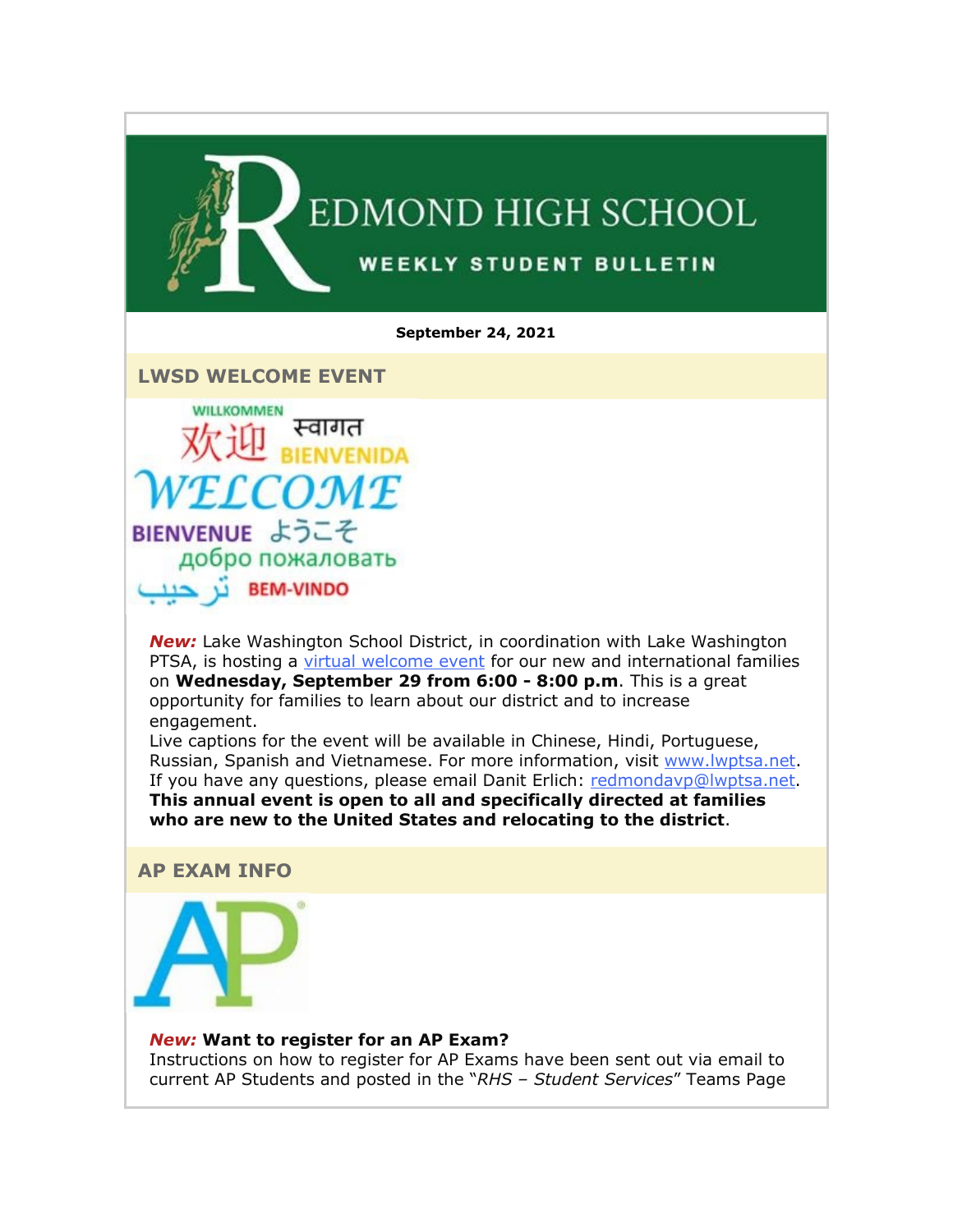under the "*Exam Info*" channel. Please be sure to follow the instructions carefully.

## **AP Exam payments**

- The AP Exam payment window **opens October 1 and will close October 30** at the end of lunch.
- This year exams will cost: **\$98 per exam**
	- $\circ$  Our preferred payment method is online; you can pay by going to [https://payments.lwsd.org](https://nam02.safelinks.protection.outlook.com/?url=http%3A%2F%2Flink.email.dynect.net%2Flink.php%3FDynEngagement%3Dtrue%26H%3DfaG4YsHB1kOcXrql%252FjAZAv8UiQ%252B6%252FUEFi8b26uvkPKGDNP9eP128sv04e4byGRIA0dWEU5Wk0ib3Da8yryH%252F0O9YfuOAsKworGH5uZCz1VtCHNZe7D7Mmg%253D%253D%26G%3D0%26R%3Dhttps%253A%252F%252FHIYUGYZTANA.hatchbuck.com%252FTrackLinkClick%253FID2%253DMcywV81l2htnX4HxD1Du1KIUGEMe9wHp62YEAoHsWiXMM9Cc1-qovvPCbtfgOtGb0%26I%3D20210924222127.00000005daf4%2540mail6-50-ussnn1%26X%3DMHwxMjY0OTIyOjIyMTgwNDk0Nzk7MXwxMjY0OTIzOjE3NzU0NTQ3NTs%253D%26V%3D3%26S%3DcDQZZp6y1oUk3P4MteMhARMEmsvcu79i-ejofbsuIzU&data=04%7C01%7Cmwood%40lwsd.org%7C1d9e60d818014719650c08d97fa9aa9d%7C1fd4673fdf9646218638a1d88c4c85d7%7C0%7C0%7C637681188963530959%7CUnknown%7CTWFpbGZsb3d8eyJWIjoiMC4wLjAwMDAiLCJQIjoiV2luMzIiLCJBTiI6Ik1haWwiLCJXVCI6Mn0%3D%7C1000&sdata=DrleLkS6PcUwP511lCK4LSCsjh9eC9dICBdYDoJFnpQ%3D&reserved=0)
	- $\circ$  If you must pay by cash or check, [please complete this form](https://nam02.safelinks.protection.outlook.com/?url=http%3A%2F%2Flink.email.dynect.net%2Flink.php%3FDynEngagement%3Dtrue%26H%3DfaG4YsHB1kOcXrql%252FjAZAv8UiQ%252B6%252FUEFi8b26uvkPKGDNP9eP128sv04e4byGRIA0dWEU5Wk0ib3Da8yryH%252F0O9YfuOAsKworGH5uZCz1VtCHNZe7D7Mmg%253D%253D%26G%3D0%26R%3Dhttps%253A%252F%252FHIYUGYZTANA.hatchbuck.com%252FTrackLinkClick%253FID2%253DhvOROjFHsOpFNRzttFOXTyV5maqpXebZsbeNziNxike2-0XOPYvrr1azmVNqErWo0%26I%3D20210924222127.00000005daf4%2540mail6-50-ussnn1%26X%3DMHwxMjY0OTIyOjIyMTgwNDk0Nzk7MXwxMjY0OTIzOjE3NzU0NTQ3NTs%253D%26V%3D3%26S%3DpK0qhJLIXkmUJjcS9m0E6w-oZMKqI4h4Ug3L9ivJpHg&data=04%7C01%7Cmwood%40lwsd.org%7C1d9e60d818014719650c08d97fa9aa9d%7C1fd4673fdf9646218638a1d88c4c85d7%7C0%7C0%7C637681188963540955%7CUnknown%7CTWFpbGZsb3d8eyJWIjoiMC4wLjAwMDAiLCJQIjoiV2luMzIiLCJBTiI6Ik1haWwiLCJXVCI6Mn0%3D%7C1000&sdata=tVmYakrN6i6v5C8tzIWll7Zx9BPXg8NuuFdoPPZHmrk%3D&reserved=0) and bring it with you to the bookkeeping window before school, during lunch, or after school.
- **LATE AP Exam registration** is from February 1 through end of last lunch on February 16. Students who register during the late AP Registration window will incur a \$50 per exam late fee in addition to the \$98 per exam fee.
- If you qualify for Free or Reduced Lunch you will not have to pay a fee for your exams, but you will have to pay the late fee if you register late. Please email Nikole Lalas at [nlalas@lwsd.org](mailto:nlalas@lwsd.org) to obtain a fee waiver.

*General Questions?*  Please reach out to Nikole Lalas [nlalas@lwsd.org](mailto:nlalas@lwsd.org)

*Questions about IEP/504 accommodations on the exam?*  Please reach out to Ellen Zambrowsky-Huls [ezambrowsky-huls@lwsd.org](mailto:ezambrowsky-huls@lwsd.org)

## **STUDENT PARKING**



*Parking Permits are here!* Mr. Martin will be distributing permits next week (9/27 – 10/01) in the courtyard of RHS during lunch and for 30 minutes after school. **Please bring your driver's license, proof of vehicle insurance, and proof of payment with you!** 

Still need to apply for a permit? Click this link: [https://forms.office.com/r/KyWgJZbjta](https://nam02.safelinks.protection.outlook.com/?url=http%3A%2F%2Flink.email.dynect.net%2Flink.php%3FDynEngagement%3Dtrue%26H%3DfaG4YsHB1kOcXrql%252FjAZAv8UiQ%252B6%252FUEFi8b26uvkPKGDNP9eP128sv04e4byGRIA0dWEU5Wk0ib3Da8yryH%252F0O9YfuOAsKworGH5uZCz1VtCHNZe7D7Mmg%253D%253D%26G%3D0%26R%3Dhttps%253A%252F%252FHIYUGYZTANA.hatchbuck.com%252FTrackLinkClick%253FID2%253Dxx4yZ1PUtEdhA6VL9nVHNXRDsUuOtHjvPiupJ54XR2Y54hMPR3l42G9YpQKVuN1s0%26I%3D20210924222127.00000005daf4%2540mail6-50-ussnn1%26X%3DMHwxMjY0OTIyOjIyMTgwNDk0Nzk7MXwxMjY0OTIzOjE3NzU0NTQ3NTs%253D%26V%3D3%26S%3D_lBRfZmHCGOItYvtR-hbMnaZ5E8wuEw691buTqT0OTM&data=04%7C01%7Cmwood%40lwsd.org%7C1d9e60d818014719650c08d97fa9aa9d%7C1fd4673fdf9646218638a1d88c4c85d7%7C0%7C0%7C637681188963540955%7CUnknown%7CTWFpbGZsb3d8eyJWIjoiMC4wLjAwMDAiLCJQIjoiV2luMzIiLCJBTiI6Ik1haWwiLCJXVCI6Mn0%3D%7C1000&sdata=jDS%2FAxu%2FBhw%2FeHxINDPc020imffjM5qM9mHo0SNJbNY%3D&reserved=0)

Ticketing will begin October 1st.

**RHS CALENDAR**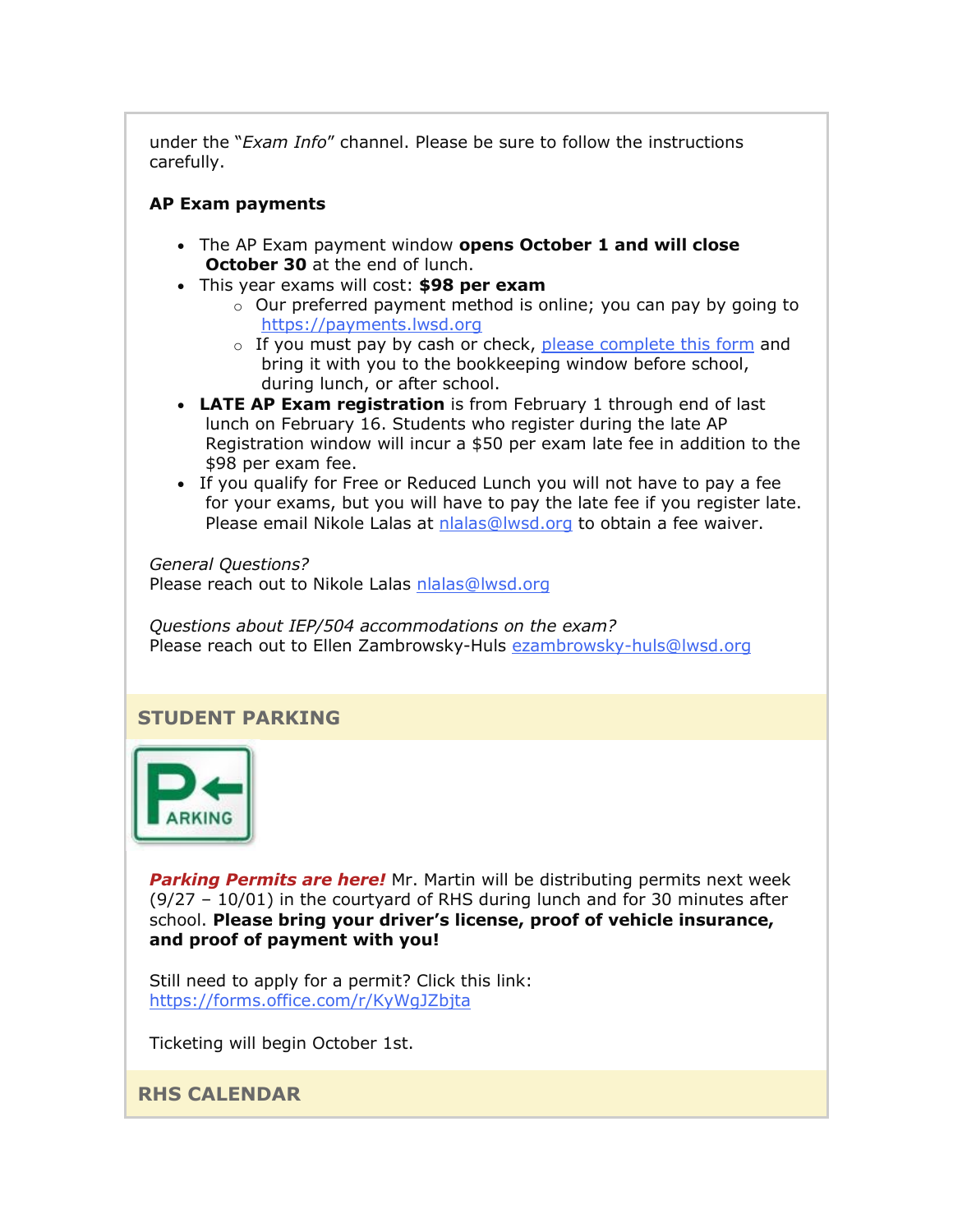# **Coming Up....**

**Sept 20-24:** Homecoming Week **Sept 27:** Deadline for LWSD Teen Startup Challenge **Sept 27-Oct 1:** Parking permits available during lunch and after school **Sept 29:** New & International Families Welcome Event (LWSD & LWPTSA) **Oct 1-30:** AP Exam payment window **Oct 1:** Parking lot ticketing begins for students without a parking pass **Oct 13:** PSAT test date for 10th and 11th graders; SAT for 12th graders

## **DRIVING CAUTION**



*Added Caution:* As the mornings are growing darker, please use added care in dropping off students in the morning. Watch for students and staff who will be less visible—especially when driving between rows of cars and near crosswalks.

## **FOOTBALL PUNCH CARDS**



*New:* Fans of RHS sports that charge admission can now purchase a Stangs Pass to avoid lines. Stangs passes can be purchased in increments of 5 (\$35) or 10 (\$70). Please see Ms. Lewis, our bookkeeper, to purchase or you can purchase online through our online payment system. Passes that are purchased online will need to be picked up from the bookkeeper.

#### **SENIOR TIMELINE**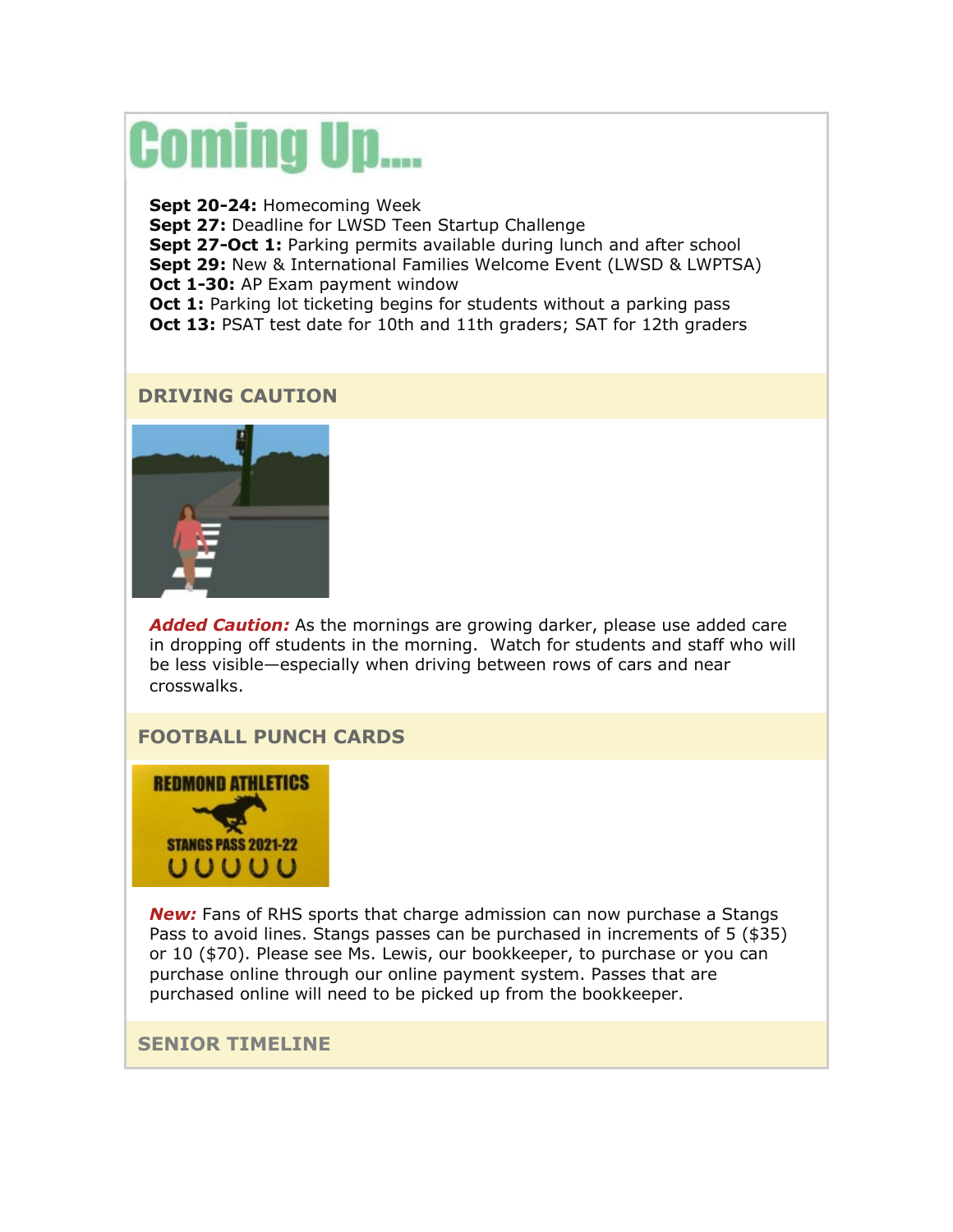## **Class of 2022**

*Senior Photos* will be due Friday, January 14, 2022. There will be more information advertised on how to submit photos to the Yearbook staff around campus soon!

## **COVID SAFETY AT RHS**



*RHS is using a layered approach to COVID Safety.* The building ventilation system brings in 100% of its air from the outside and classroom air is completely refreshed approximately seven times an hour. Students and staff are required to wear masks while inside the building unless eating or drinking. Seating charts are maintained for classes, and students are asked to use QR codes inside the building to indicate where they ate lunch each day to assist with any needed contact tracing. Students are encouraged to wash their hands frequently and to use hand sanitizer when needed. Finally, students are asked to maintain appropriate distance. We appreciate everyone's efforts in implementing this layered approach.

## **FALL BELL SCHEDULE**



Click here for the regular **[5-day bell schedule](https://nam02.safelinks.protection.outlook.com/?url=http%3A%2F%2Flink.email.dynect.net%2Flink.php%3FDynEngagement%3Dtrue%26H%3DfaG4YsHB1kOcXrql%252FjAZAv8UiQ%252B6%252FUEFi8b26uvkPKGDNP9eP128sv04e4byGRIA0dWEU5Wk0ib3Da8yryH%252F0O9YfuOAsKworGH5uZCz1VtCHNZe7D7Mmg%253D%253D%26G%3D0%26R%3Dhttps%253A%252F%252FHIYUGYZTANA.hatchbuck.com%252FTrackLinkClick%253FID2%253Dtx_nQlznWXKCSZFYDN9mOgC2RhDOv1mQ75OrAMGuU9V_fwLAuDjsf9wUTNMbU4i-0%26I%3D20210924222127.00000005daf4%2540mail6-50-ussnn1%26X%3DMHwxMjY0OTIyOjIyMTgwNDk0Nzk7MXwxMjY0OTIzOjE3NzU0NTQ3NTs%253D%26V%3D3%26S%3DnERup6TMTZYuFR8lfhoDhfUwsttW_rPDOGHeIe26m40&data=04%7C01%7Cmwood%40lwsd.org%7C1d9e60d818014719650c08d97fa9aa9d%7C1fd4673fdf9646218638a1d88c4c85d7%7C0%7C0%7C637681188963550951%7CUnknown%7CTWFpbGZsb3d8eyJWIjoiMC4wLjAwMDAiLCJQIjoiV2luMzIiLCJBTiI6Ik1haWwiLCJXVCI6Mn0%3D%7C1000&sdata=KFOye2VGiKJUYbTRj0M2mtK9mGDuRgDyvKkQC21vOCs%3D&reserved=0)**

## **BACK TO SCHOOL BOOKKEEPING**



*Need to pick last year's yearbook?* If you ordered a 2021 yearbook but did not pick it up, please go to the bookkeeper's office this week.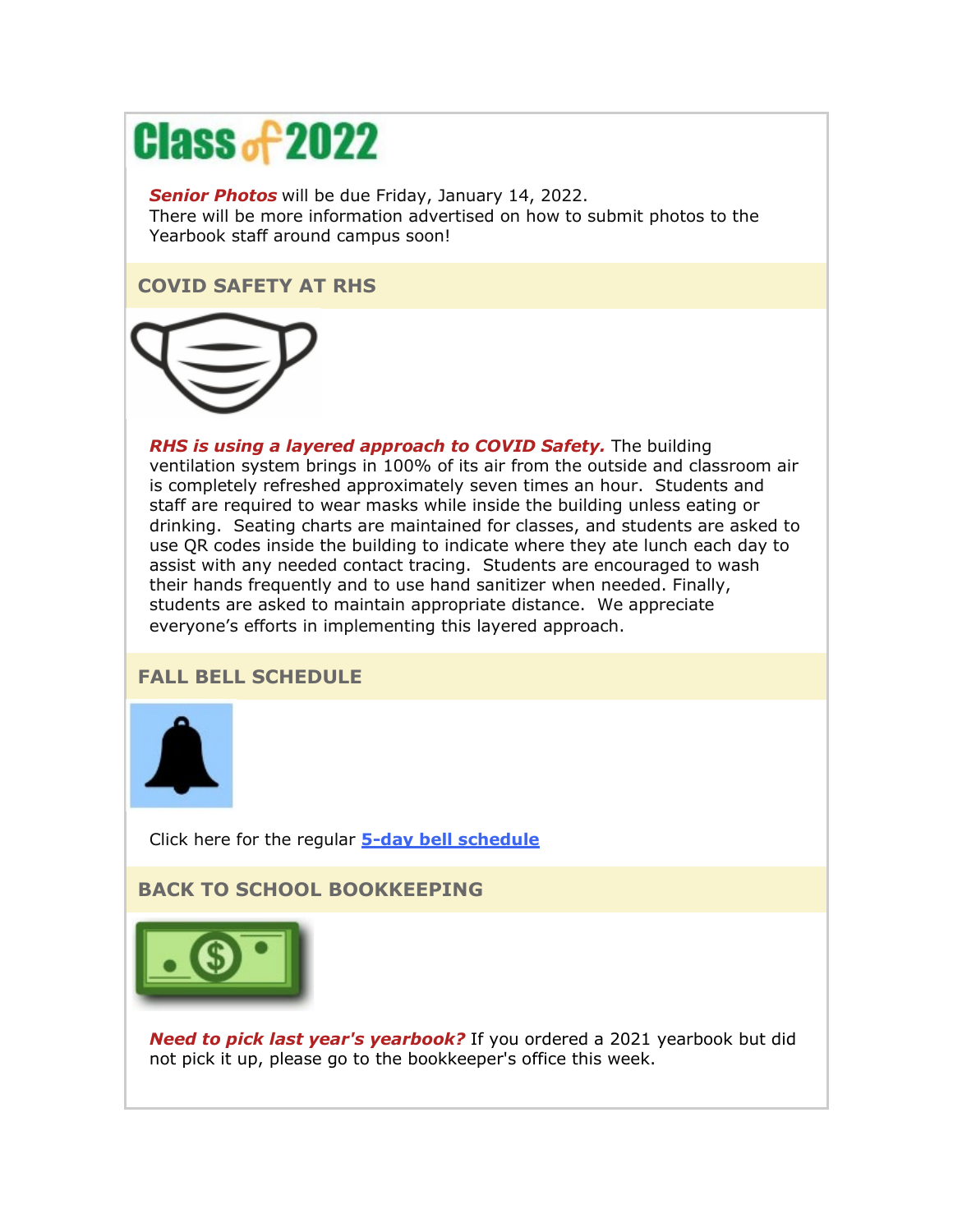**Visit the bookkeeper's office** for paying fines and fees, buying tickets, paying for class materials, or anything involving payments. Most payments may also be paid online through your student's Skyward account. The bookkeeper can only take CASH or CHECKS. Checks should be made out to RHS.

**Bookkeeper office hours:** open before school, during both lunches, and after school until 2:35 pm daily.

**Parking passes:** a full-time parking pass is **\$55.05** and Running Start or part time pass is **\$27.53.** If paying cash, exact change is appreciated.

**ASB cards:** If students paid for an ASB card and their card says "ID card" not ASB, go to the Bookkeeper's office and Ms. Lewis will put a sticker on your ID card after verifying that ASB was purchased.

**Yearbook sales:** The 1st window for purchasing Yearbooks is **now closed.** The window will open again in Dec and the 3rd window will open in May with limited quantities.

#### **RHS ATTENDANCE LINE**



#### *Parents:* **How to excuse your student when they are absent:**

Please email the attendance secretary at [rhsattend@lwsd.org](mailto:rhsattend@lwsd.org) or leave a message on the Attendance line 425 936-1810 whenever your student is absent or late.

#### **How to excuse your student for an early departure:**

Please email or call as soon as possible to excuse your student early for an appointment, or if they are leaving early due to an ilness. The Attendance Secretary (Ms. Anderson) will send your student a dismissal slip so they may sign out in the Attendance Office and meet the parent outside.

**Important:** if you were marked absent or late by a teacher and would like to discuss this, please talk to the teacher that marked you absent or late---not the attendance office.

- For more information about absences, late arrivals and early departures, click [here.](https://nam02.safelinks.protection.outlook.com/?url=http%3A%2F%2Flink.email.dynect.net%2Flink.php%3FDynEngagement%3Dtrue%26H%3DfaG4YsHB1kOcXrql%252FjAZAv8UiQ%252B6%252FUEFi8b26uvkPKGDNP9eP128sv04e4byGRIA0dWEU5Wk0ib3Da8yryH%252F0O9YfuOAsKworGH5uZCz1VtCHNZe7D7Mmg%253D%253D%26G%3D0%26R%3Dhttps%253A%252F%252FHIYUGYZTANA.hatchbuck.com%252FTrackLinkClick%253FID2%253DfQ0DbbTZJAd-l6iDwa7_aXcFamYN5p4Nys5aGROqqO0fK_Xwx6JhojdZ-PrhQ1Xt0%26I%3D20210924222127.00000005daf4%2540mail6-50-ussnn1%26X%3DMHwxMjY0OTIyOjIyMTgwNDk0Nzk7MXwxMjY0OTIzOjE3NzU0NTQ3NTs%253D%26V%3D3%26S%3D0YULyDRsJK_2TjcXM4OJf7YW1CETCxkt90M2W8Dv69Y&data=04%7C01%7Cmwood%40lwsd.org%7C1d9e60d818014719650c08d97fa9aa9d%7C1fd4673fdf9646218638a1d88c4c85d7%7C0%7C0%7C637681188963560942%7CUnknown%7CTWFpbGZsb3d8eyJWIjoiMC4wLjAwMDAiLCJQIjoiV2luMzIiLCJBTiI6Ik1haWwiLCJXVCI6Mn0%3D%7C1000&sdata=JmhAsaMHkfDNiOSkFkSDQnIUNv78kQbT7A%2FGMn8hL%2FA%3D&reserved=0)
- Para obtener más información sobre ausencias, llegadas tardías y salidas anticipadas, haga clic [aquí.](https://nam02.safelinks.protection.outlook.com/?url=http%3A%2F%2Flink.email.dynect.net%2Flink.php%3FDynEngagement%3Dtrue%26H%3DfaG4YsHB1kOcXrql%252FjAZAv8UiQ%252B6%252FUEFi8b26uvkPKGDNP9eP128sv04e4byGRIA0dWEU5Wk0ib3Da8yryH%252F0O9YfuOAsKworGH5uZCz1VtCHNZe7D7Mmg%253D%253D%26G%3D0%26R%3Dhttps%253A%252F%252FHIYUGYZTANA.hatchbuck.com%252FTrackLinkClick%253FID2%253Dsp4H9uPJJJmDaXDHmbGrexdO0PTR6jnTHxfhnyXLp_aIbwVwf7SmIRDf9DmlIMCO0%26I%3D20210924222127.00000005daf4%2540mail6-50-ussnn1%26X%3DMHwxMjY0OTIyOjIyMTgwNDk0Nzk7MXwxMjY0OTIzOjE3NzU0NTQ3NTs%253D%26V%3D3%26S%3DwdOVa4IaUUTusP8iYjoqyqir_FTLTSnGj70n3bFDQC4&data=04%7C01%7Cmwood%40lwsd.org%7C1d9e60d818014719650c08d97fa9aa9d%7C1fd4673fdf9646218638a1d88c4c85d7%7C0%7C0%7C637681188963560942%7CUnknown%7CTWFpbGZsb3d8eyJWIjoiMC4wLjAwMDAiLCJQIjoiV2luMzIiLCJBTiI6Ik1haWwiLCJXVCI6Mn0%3D%7C1000&sdata=L%2B5AgIwE1xS5ulr0WZu8qzRbEZUX05fxRlyKdJ07EZc%3D&reserved=0)

**LWSD TEEN START-UP CHALLENGE**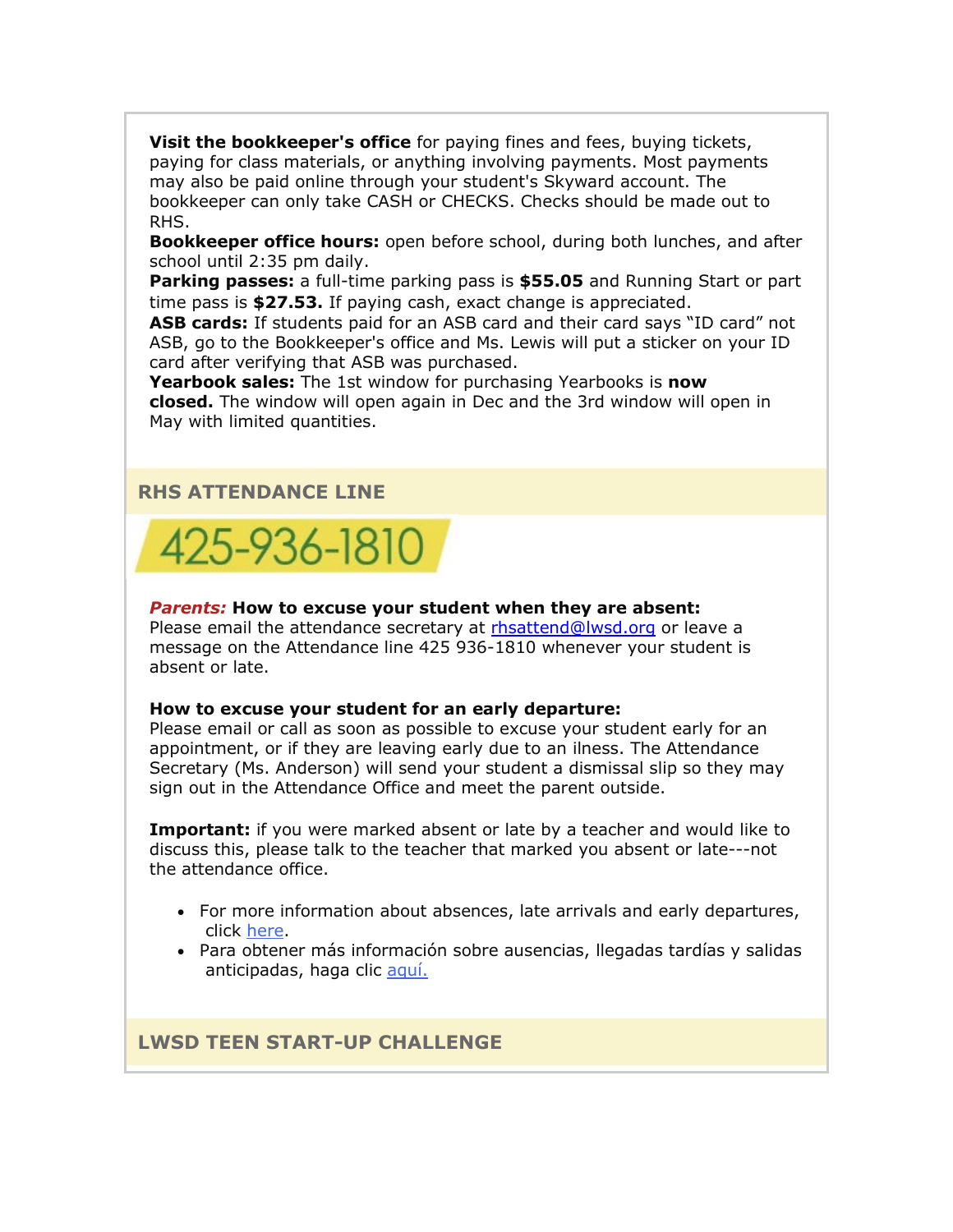

## *New:* **What is the LWSD Teen Startup Challenge?**

The LWSD Teen Startup Challenge is designed to promote student startup ideas and venture creation. The challenge provides the opportunity for high school students to win prizes and learn from local business leaders. Finalists will present their ideas and business plans and receive invaluable feedback from successful professionals.

#### **Who can participate?**

The challenge is open to high school students in Lake Washington School District.

#### **How do I enter?**

- 1. Complete the [application packet](https://nam02.safelinks.protection.outlook.com/?url=http%3A%2F%2Flink.email.dynect.net%2Flink.php%3FDynEngagement%3Dtrue%26H%3DfaG4YsHB1kOcXrql%252FjAZAv8UiQ%252B6%252FUEFi8b26uvkPKGDNP9eP128sv04e4byGRIA0dWEU5Wk0ib3Da8yryH%252F0O9YfuOAsKworGH5uZCz1VtCHNZe7D7Mmg%253D%253D%26G%3D0%26R%3Dhttps%253A%252F%252FHIYUGYZTANA.hatchbuck.com%252FTrackLinkClick%253FID2%253DM0T5f-muCTZh7C57Rr6CdK8grogxXGrb6iKlZ4KyRYSk2Qu5qS8CYpgWZlCjFW-l0%26I%3D20210924222127.00000005daf4%2540mail6-50-ussnn1%26X%3DMHwxMjY0OTIyOjIyMTgwNDk0Nzk7MXwxMjY0OTIzOjE3NzU0NTQ3NTs%253D%26V%3D3%26S%3DOPr0DTfSrOMsDq4H1Dt1FzrgUIN_s4pcy1AWC7ohHDw&data=04%7C01%7Cmwood%40lwsd.org%7C1d9e60d818014719650c08d97fa9aa9d%7C1fd4673fdf9646218638a1d88c4c85d7%7C0%7C0%7C637681188963570936%7CUnknown%7CTWFpbGZsb3d8eyJWIjoiMC4wLjAwMDAiLCJQIjoiV2luMzIiLCJBTiI6Ik1haWwiLCJXVCI6Mn0%3D%7C1000&sdata=Tb%2Fa4OdEiL4GNetmKLsHCh1%2Fuw5oQBziG%2FI%2FCdQMrnM%3D&reserved=0) **by September 27, by midnight**, and email completed packet to [Kate Atvars \(katvars@lwsd.org\),](mailto:katvars@lwsd.org) College and Career Readiness Program Specialist.
- 2. **Finalists advancing to the Investment Round will be notified by Monday, October 4, 2021**. Finalists will prepare and submit a 10- minute presentation/pitch to [Kate Atvars](mailto:katvars@lwsd.org) by Monday, October 12. Finalists will receive additional details regarding presentation requirements.

## **COUNSELING APPOINTMENTS**



**Counselors are excited to meet with you!** Counselors will be available for individual student/parent appointments starting September 13. The appointment calendar on the [RHS Counseling website](https://nam02.safelinks.protection.outlook.com/?url=http%3A%2F%2Flink.email.dynect.net%2Flink.php%3FDynEngagement%3Dtrue%26H%3DfaG4YsHB1kOcXrql%252FjAZAv8UiQ%252B6%252FUEFi8b26uvkPKGDNP9eP128sv04e4byGRIA0dWEU5Wk0ib3Da8yryH%252F0O9YfuOAsKworGH5uZCz1VtCHNZe7D7Mmg%253D%253D%26G%3D0%26R%3Dhttps%253A%252F%252FHIYUGYZTANA.hatchbuck.com%252FTrackLinkClick%253FID2%253Dl05GIcwafx8yCAqbG87GRHn2Of1XGrjiAE6-AwanK1c4YWs0e8RUPNg6ZJV-fNwI0%26I%3D20210924222127.00000005daf4%2540mail6-50-ussnn1%26X%3DMHwxMjY0OTIyOjIyMTgwNDk0Nzk7MXwxMjY0OTIzOjE3NzU0NTQ3NTs%253D%26V%3D3%26S%3DZQViO3wDZGOwQCyFsAjA28qicJRK07beYQ-VySxRNYw&data=04%7C01%7Cmwood%40lwsd.org%7C1d9e60d818014719650c08d97fa9aa9d%7C1fd4673fdf9646218638a1d88c4c85d7%7C0%7C0%7C637681188963570936%7CUnknown%7CTWFpbGZsb3d8eyJWIjoiMC4wLjAwMDAiLCJQIjoiV2luMzIiLCJBTiI6Ik1haWwiLCJXVCI6Mn0%3D%7C1000&sdata=onOEjfdiQActhZoWvo8Au2a74zxj%2BNkYp%2Fo4vmvimXU%3D&reserved=0) will open on Wednesday, September 8 for students/parents to schedule a meeting.

## **Counselor Caseloads 2021-2022**

Aysha Rafiq (A-CA) [arafiq@lwsd.org](mailto:arafiq@lwsd.org) Lindsey Hanson (CE-GRAC)